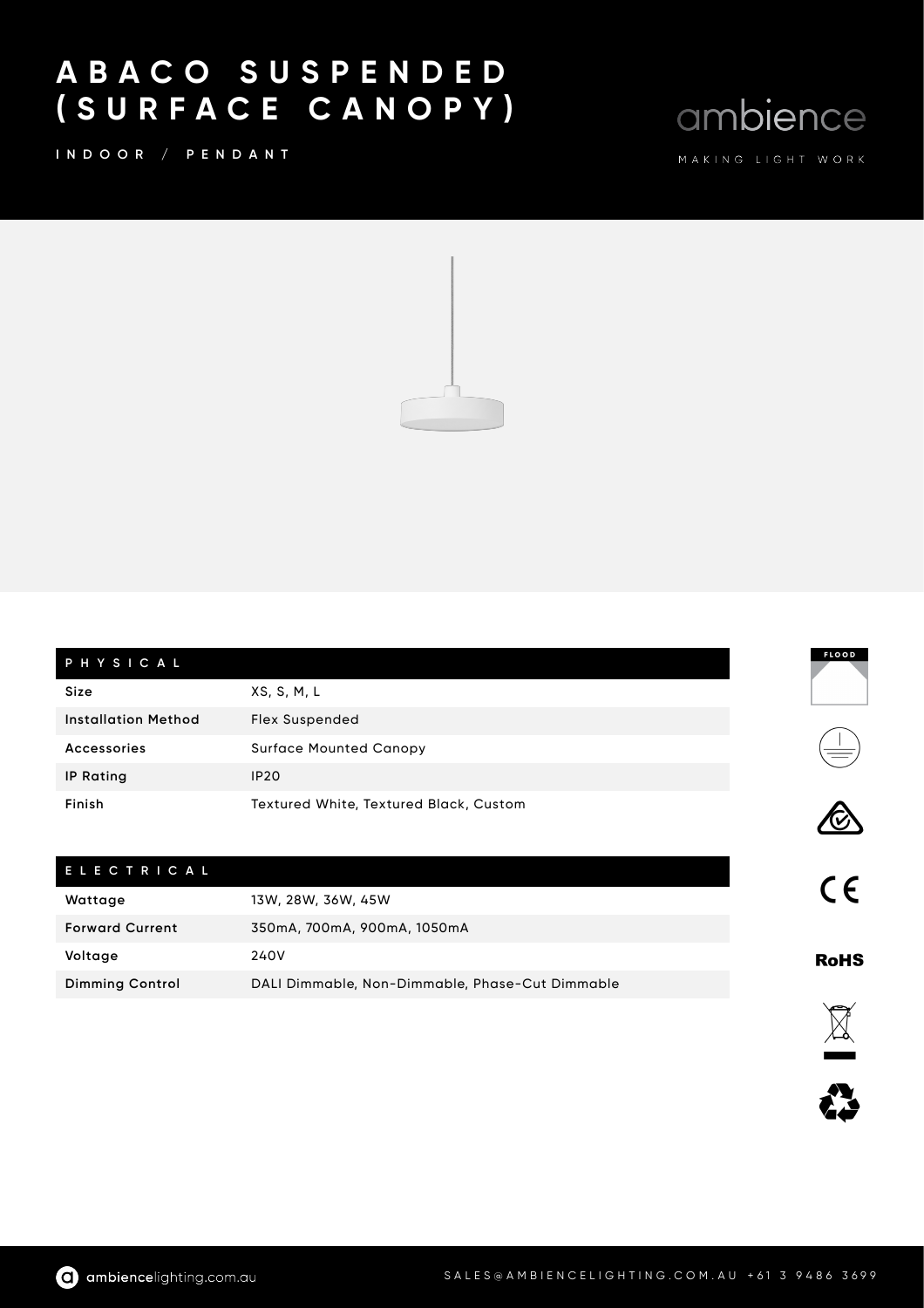## O P T I C A L

| Optic                     | Diffuser                      |
|---------------------------|-------------------------------|
| <b>Distribution</b>       | Flood                         |
| <b>CCT</b>                | 3000K, 4000K                  |
| <b>CRI</b>                | CRI80                         |
| <b>System Lumen</b>       | $940$ lm - 4220lm             |
| <b>System Efficacy</b>    | Up to $94 \text{Im}/\text{W}$ |
| <b>Light Output Ratio</b> | 80                            |
| Lifetime (L70B50)         | 50000hrs                      |

## A D D I T I O N A L LED Module SMD Seoul LED Driver **Integral, Remote** Warranty 3 Years

**IP20**